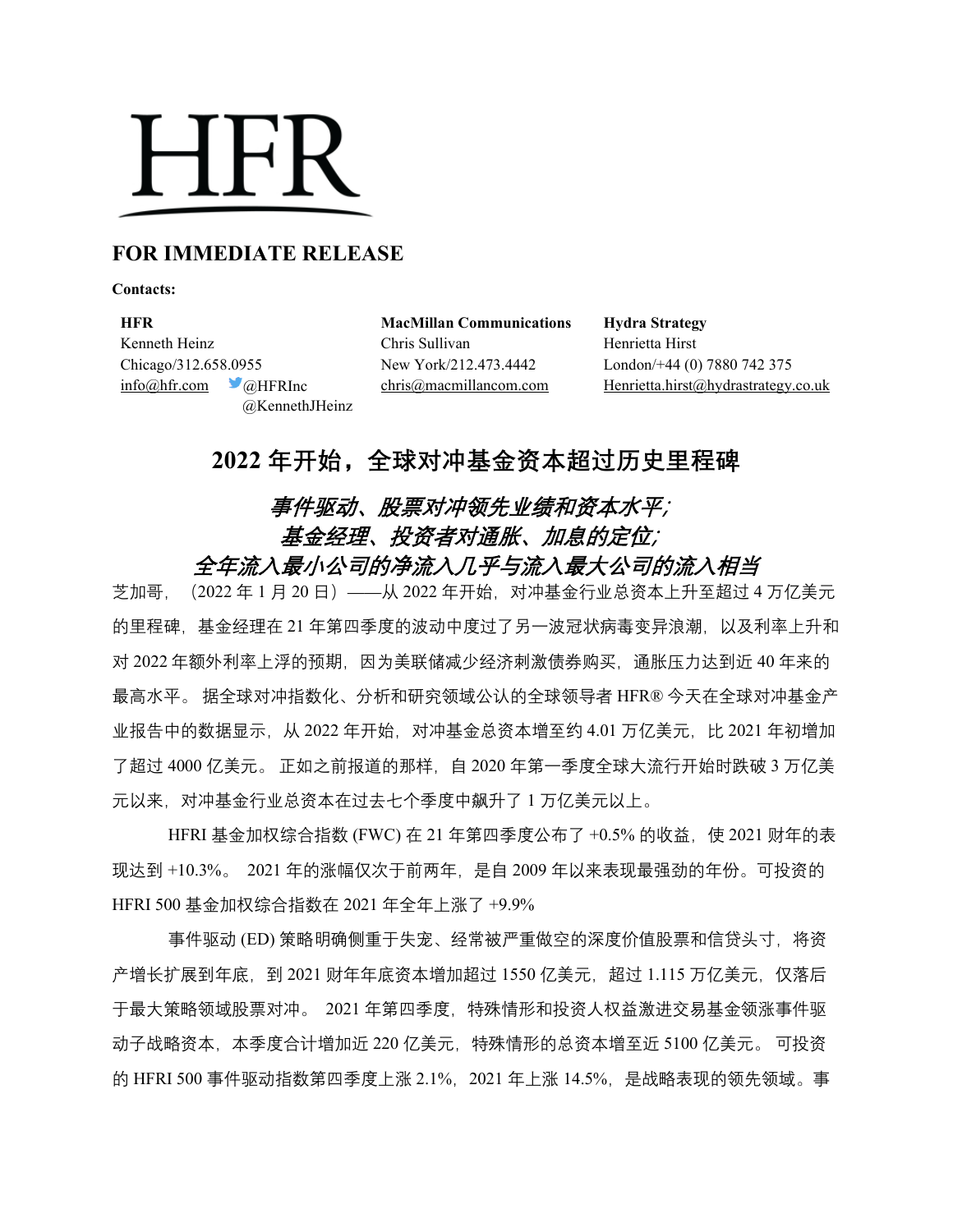件驱动子策略表现由 HFRI 500 事件驱动: 投资人权益激进交易指数引领, 在 2021 年飙升  $+20.3\%$ 

到 2021 年,投资于股票对冲 (EH) 策略的总资本增加了超过 1330 亿美元,使 EH 总资本 从 2022 年开始达到创纪录的 1.227 万亿美元,因为经理们在冠状病毒驱动的剧烈波动和快速演变 的市场周期、通货膨胀加速和利率上升。2021 年股票对冲子策略净资产流入由基本面价值和股票 市场中性主导,估计净流入分别为 5.2 和 21 亿美元,这被量化方向策略的流出所抵消,流出 124 亿美元。 可投资的 HFRI 500 股票对冲(总)指数在第四季度实现了 +1.9% 的回报,使年初至今 的表现达到 +11.5%。在能源和大宗商品价格飙升以及通胀加速的同时,2021 年股票对冲子策略 收益由 HFRI 股票对冲: 能源/基础材料指数领涨, 该指数同比飙升 +24.7%, 自 2020 年 3 月全球 大流行隔离开始以来已飙升近 +100%。

随着利率在 2021 年结束时像整个 2021 年下半年一样上升,由对信贷和利率敏感的基于固 定收益的相对价值套利 (RVA) 策略管理的资本在 2021 财年增加了超过 860 亿美元,到 2022 年开 始时达到 1.027 万亿美元。 由于投资者为更高的利率做准备,RVA 以 150 亿美元的新分配引领了 本财年的主要策略净流入; 投资于 RV 的资本:从 2021 年到 2022 年开始,复合策略基金估计增 加了 480 亿美元,资产管理规模接近 6000 亿美元。 可投资的 HFRI 500 相对价值指数在 2021 年 上涨了 +6.6%,而 HFRI 相对价值(总)指数回报了 +7.5%。 HFRI RV:收益率替代指数领先 2021 年的所有子策略指数,飙升 +30.5%。

到 2021 年,投资于宏观策略的总资本增加了超过 330 亿美元,到年底达到 6,371 亿美元的 资产管理规模,其中系统性多元化/CTA 和大宗商品策略的增长领涨,到 2021 年分别增加了 20.7 和 52 亿美元。与 相对价值套利一样,Macro 也 2021 年经历了净流入,投资者在这一年分配了约 31 亿美元的新资本, 其中 26 亿美元流入人为决策基金。 在大宗商品收益的推动下, HFRI 宏观 (总) 指数在 2021 年上涨了 +7.6%, 而可投资的 HFRI 500 宏观: 商品指数以 +26.35% 的回报率 领跑宏观子策略表现。

继该行业最大的基金管理公司连续五个季度流入超过中小型基金管理公司之后,投资者在 21 年第四季度扭转了这一趋势,最大的基金管理公司在本季度估计净流出 74 亿美元。 管理在 10 亿至 50 亿美元之间的公司经历了 1.13 亿美元的适度流出,而管理不到 10 亿美元的公司在本季度 经历了 13 亿美元的流出。 在 2021 年全年,管理超过 50 亿美元的公司估计收到 57 亿美元,而管 理在 10 亿至 50 亿美元之间的中型公司的净流入为 39.4 亿美元,而管理不到 10 亿美元的公司的 总流入估计为 5.5 亿元。